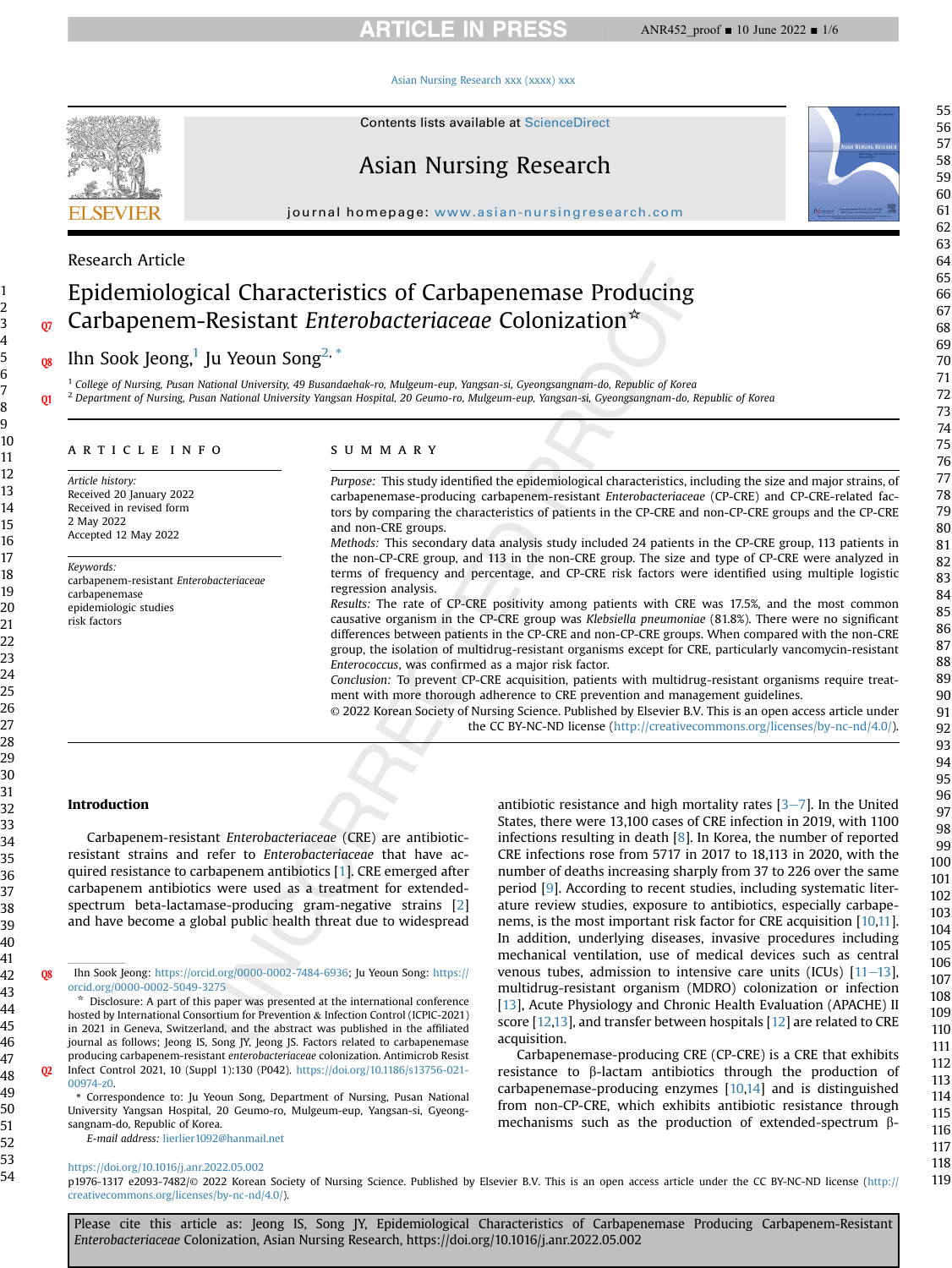lactamases (ESBL) or AmpC cephalosporinases with decreased outer membrane permeability [\[15,](#page-5-4)[16](#page-5-5)]. Since the carbapenemase gene of CP-CRE is located in a mobile genetic element, such as a plasmid or transposon, it can demonstrate faster patient-to-patient transmission than non-CP-CRE [[5](#page-4-6)[,15\]](#page-5-4). Therefore, it is necessary to develop an effective CP-CRE management strategy based on an understanding of the characteristics that distinguish CP-CRE from non-CP-CRE or non-CRE.

According to previous studies, the positivity rate for CP-CRE differs depending on the CRE-infected or colonized patients varies widely from 20% [[17\]](#page-5-6) to 67.9% [[18\]](#page-5-7). CP-CRE-related characteristics also showed different results depending on which of the CREinfected or colonized patients were targeted. In a case-control study in which patients with CRE bacteremia were classified into CP-CRE and non-CP-CRE groups in China, old age, cancer, and use of carbapenem antibiotics were identified as risk factors for CP-CRE [[19\]](#page-5-8). In a cohort study of US veterans, heart disease and gastro-esophageal reflux disease [\[18\]](#page-5-7) were identified as risk factors for CP-CRE. In contrast, in a study that divided patients with CRE into CP-CRE and non-CP-CRE groups at an Israeli tertiary hospital, prehospital antibiotic use, experience in nursing homes, and the presence or absence of pressure sores were identified as risk factors for CP-CRE; age was not a risk factor [[20](#page-5-9)]. The use of mechanical ventilation was a protective factor for CP-CRE when the CP-CRE and non-CP-CRE groups were compared, whereas the use of mechanical ventilation appeared as a risk factor when compared with the non-CRE group [\[20\]](#page-5-9). In another study with CRE colonized group, the mechanical ventilation was identified as a risk factor for CP-CRE because the use of mechanical ventilation [\[21\]](#page-5-10) in the CP-CRE group was higher than that of the non-CP-CRE group.

As a result of the literature review, studies on the CP-CRE positivity rate and related factors have been limited to a few countries, such as the United States, Israel, and China; therefore, information on epidemiologic characteristics is limited, and consistent results are not reported, with varying findings depending on the study population or design. In particular, the Korean government is strengthening efforts to identify the epidemiological characteristics of CP-CRE through the revision of regulations by requiring that CP-CRE clusters are identified, and an epidemiological investigation conducted to identify the source of infection [\[22\]](#page-5-11); nevertheless, there is very little research in this regard. Therefore, the purpose of this study was to identify the epidemiological characteristics of CP-CRE colonization in patients admitted to the ICU, a department where patients are at high risk of acquiring CRE. The specific objectives of this study were to investigate the size and major strains of CP-CRE and identify the CP-CRE-related factors by comparing the characteristics of patients in the CP-CRE and non-CP-CRE groups and the CP-CRE and non-CRE groups.

#### Methods

# Study design

This case-control study used secondary data analysis to understand the epidemiological characteristics of CP-CRE in patients in the ICU.

#### Study participants

The primary data for this study came from previous studies that developed a CRE acquisition risk prediction model [\[13](#page-5-1)] and evaluated the external validity of the developed predictive model [[23](#page-5-12)]. Each study was conducted using data between October 1, 2016 and October 31, 2017 and between November 1, 2017 and May 31, 2018, respectively. Eight hundred fifty-eight patients admitted to the ICU

of a tertiary general hospital located in Y-city, and acquired CRE from the CRE active surveillance culture test at least once within 1 week of admission and from 1 week after admission until discharge, were included in the primary data (137 in the CRE acquisition group and 721 in the nonacquired group). In the study hospital, CRE active surveillance culture test was performed for every patient admitted to the ICUs using a perirectal swab within 7 days of hospitalization (baseline screening), and weekly thereafter until 7 days after discharge [\[13](#page-5-1)[,23\]](#page-5-12). And all patients with CRE isolated from clinical specimens were also subjected to the test. CRE acquisition was confirmed not using clinical specimens but using a rectal swab for the purpose of active surveillance testing for CRE colonization. CRE colonization was confirmed by carbapenem antimicrobial susceptibility testing (imipenem  $\leq$ 22 mm,  $\geq$ 2  $\mu$ g/mL minimum inhibitory concentration (MIC); ertapenem  $\leq$ 21 mm,  $\geq$ 1 µg/mL MIC) using the disk diffusion method, which was performed in accordance with the legal communicable disease diagnostic criteria of the KCDC [\[24\]](#page-5-13). For CRE cases, carbapenemase production was tested using the modified Hodge test (MHT) method based on the Clinical & Laboratory Standards Institute's recommendations. MHT is known to have a high level of sensitivity (>90%) and specificity (>90%) in detecting Klebsiella pneumoniae carbapenemase-type carbapenemases [[25\]](#page-5-14). As a result of the test, 24 and 113 patients were allocated to the CP-CRE and non-CP-CRE groups, respectively.

The study participants were classified into three groups: CP-CRE, non-CP-CRE, and non-CRE groups. The non-CRE group was randomly selected to have the same number of participants as the non-CP-CRE group. For achieving this, 721 people in the non-CRE group were assigned a serial number; random numbers were generated using Excel, and 113 subjects with a serial number matching the generated numbers were selected as the non-CRE group. Therefore, the final numbers of the study participants were 24, 113, and 113 in the CP-CRE, non-CP-CRE, and non-CRE groups, respectively. The sample size for the case-control study design was calculated using an online program called the Open Source Epidemiologic Statistics for Public Health [[26](#page-5-15)] at 0.05 as the significance level  $(\alpha)$ , 0.80 as the power, and 1:5 as the ratio of cases to controls [[27](#page-5-16)]. For an exposure ratio of 20.8% and odds ratio of 4.1 for the control group, assuming that mechanical ventilation was a risk factor for CP-CRE based on a previous study [\[21](#page-5-10)], the minimum sample required was  $19-24$  in the case group and  $94-119$  in the control group.

#### Study variables

The variables examined in this study were demographic characteristics, clinical characteristics at the time of admission to the ICU, and clinical characteristics during ICU stay, which were mainly considered for CRE-related factor studies  $[11–13,17]$  $[11–13,17]$  $[11–13,17]$  $[11–13,17]$  or CP-CRErelated factor studies  $[18-21]$  $[18-21]$  $[18-21]$  $[18-21]$ . Sex and age variables were included as demographic characteristics, and clinical characteristics at the time of admission to the ICU included APACHE II score, Charlson comorbidity index score (CCIS), and underlying diseases (diabetes, heart disease, respiratory disease, renal disease, liver disease, and solid cancer). APACHE II score was used instead of APACHE III because the study hospital uses a computerized system that automatically calculates the APACHE II score. A recent study showed a very similar diagnostic accuracy of in-hospital mortality between APACHE II and III [[28](#page-5-17)]. Clinical characteristics during the ICU stay included three items: invasive procedures and instruments, use of antibiotics, and isolation of multidrug-resistant organisms (MDROs). Invasive procedures and instruments included surgery, transplantation, endoscopy, bronchoscopy, continuous renal replacement therapy, indwelling catheters, central venous

66

Please cite this article as: Jeong IS, Song JY, Epidemiological Characteristics of Carbapenemase Producing Carbapenem-Resistant Enterobacteriaceae Colonization, Asian Nursing Research, https://doi.org/10.1016/j.anr.2022.05.002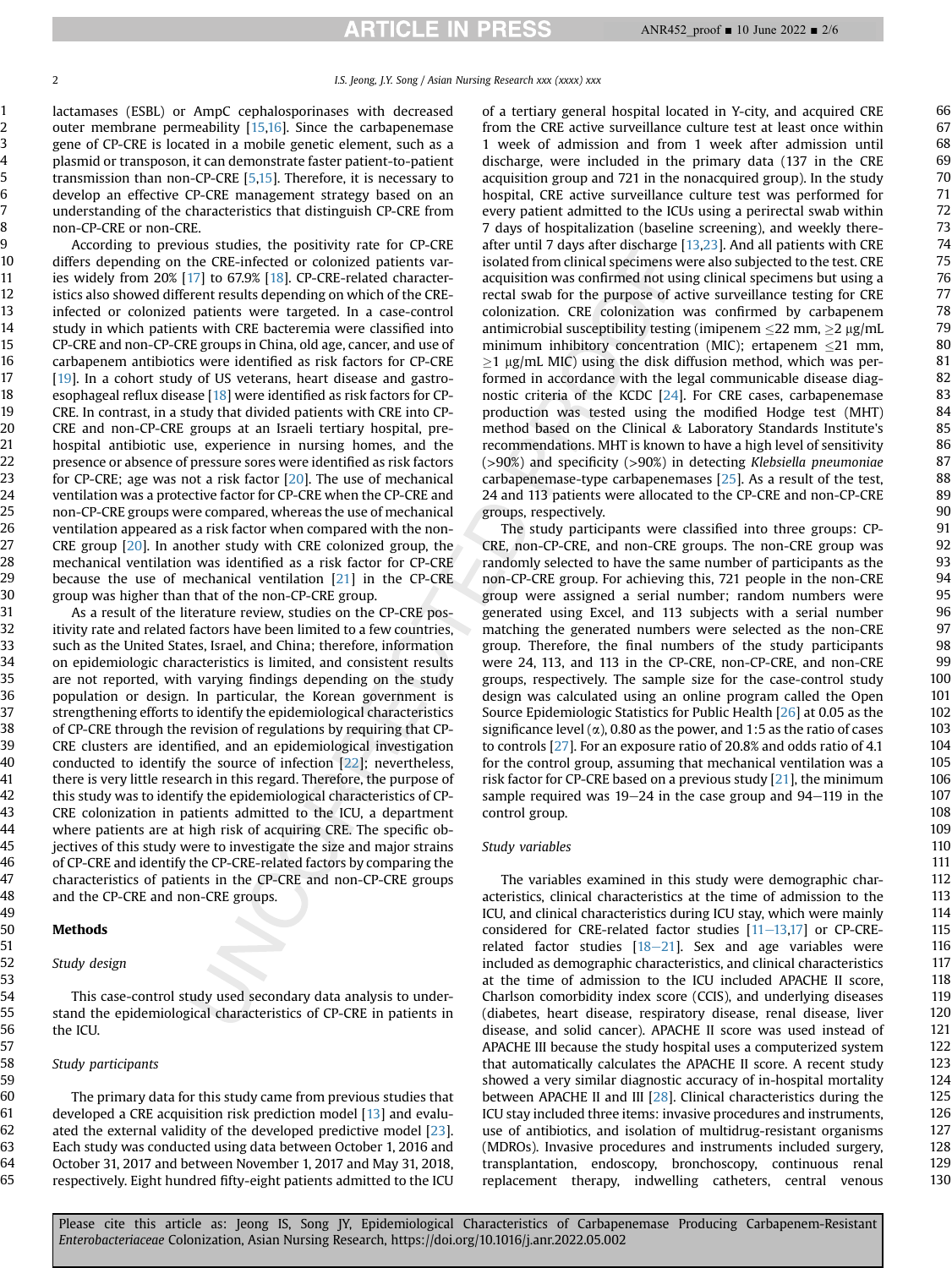1

**ARTICLE IN PRESS** 

I.S. Jeong, J.Y. Song / Asian Nursing Research xxx (xxxx) xxx 3

catheters, ventilators, and drainage tubes. Antibiotics comprised penicillin, carbapenem, cephalosporin, fluoroquinolone, and vancomycin. The isolation of multidrug-resistant bacteria included vancomycin-resistant enterococci (VRE), methicillin-resistant Staphylococcus aureus (MRSA), extended-spectrum beta-lactamase (ESBL), and MDR Acinetobacter baumannii. Data were collected from the date of hospitalization until the date of CRE colonization for the CRE-colonized group (CP-CRE group and non-CP-CRE group) and until the date of discharge from ICUs for the non-CRE group.

#### Data analysis

The collected data were analyzed using the SPSS/WIN software (version 25.0; IBM Corp., Armonk, NY, USA). A two-tailed test was performed with a significance level  $(\alpha)$  of 0.05. The size and type of CP-CRE and participants' baseline characteristics were analyzed as frequency and percentage for categorical data and median and interquartile range for continuous data because they were not normally distributed.

Bivariate analysis was conducted using simple logistic analysis to compare the baseline characteristics between the two groups (CP-CRE group vs. non-CP-CRE or non-CRE group), and the unadjusted odds ratios (ORs) and associated 95% confidence intervals (CIs) were calculated. With all variables as significant factors at a significance level  $(\alpha)$  of 0.05, the adjusted ORs and the associated 95% CIs were calculated through forward stepwise multiple logistic regression analysis after confirming no deviation from the assumption of multicollinearity with a coefficient of determination of less than .80 [\[29\]](#page-5-18), and variance inflation factor of ranging from 1.03 to 1.19.

#### Ethical considerations

This study was conducted after receiving approval of exemption from review (No. 05-2021-127) from the Institutional Review Board (IRB) of Pusan National University Yangsan Hospital. All data were anonymized.

### Results

Among the 137 patients in the CRE group in this study, 24 patients were included in the CP-CRE group, giving a CP-CRE positivity rate of 17.5%. The most common infectious agent in the CP-CRE group was K. pneumoniae (79.1%), followed by Escherichia coli (12.5%); in the non-CP-CRE group, K. pneumoniae (82.3%) was the most common, followed by Enterobacter spp. (8.8%) and E. coli (7.1%) [\(Table 1](#page-2-0)).

[Table 2](#page-3-0) presents the baseline characteristics of the participants. For the CP-CRE group, 62.5% were male, 20.8% were transferred from another medical institution, the median CCIS score was 1.5, 79.2% had an underlying disease, 50.0% underwent bronchoscopy, 41.7% received carbapenem antibiotics, and 79.2% had MDROs other

<span id="page-2-0"></span>

|  | Table 1 Microbiological Characteristics of CP-CRE and Non-CP-CRE. |  |  |  |
|--|-------------------------------------------------------------------|--|--|--|
|--|-------------------------------------------------------------------|--|--|--|

| Microorganisms        | $CP-CRE(n = 24)$<br>n(%) | Non-CP-CRE $(n = 113)$<br>n(%) | Total (137)<br>n(%) |
|-----------------------|--------------------------|--------------------------------|---------------------|
| Klebsiella pneumoniae | 19 (79.1)                | 93(82.3)                       | 112 (81.8)          |
| Escherichia coli      | 3(12.5)                  | 8(7.1)                         | 11(8.0)             |
| Enterobacter aerogens | 0(0.0)                   | 6(5.3)                         | 6(4.4)              |
| Enterobacter cloacae  | 0(0.0)                   | 4(3.5)                         | 4(2.9)              |
| Citrobacter freundii  | 1(4.2)                   | 1(0.9)                         | 2(1.5)              |
| Serratia marcescens   | 1(4.2)                   | 0(0.0)                         | 1(0.7)              |
| Providencia rettgeri  | 0(0.0)                   | 1(0.9)                         | 1(0.7)              |

 $CP$ -CRE = Carbapenemase producing carbapenem-resistant Enterobacteriaceae.

than CRE. There was no significant difference in variables between the CP-CRE and non-CP-CRE groups; however, the CP-CRE group had a higher median CCIS score (1.50 vs. 1.00,  $p = .044$ ), bronchoscopy rate (50.0% vs. 26.5%,  $p = .027$ ), and overall MDROs (except MRSA) isolation rate (79.2% vs. 34.5%,  $p < .001$ ) than those in the non-CRE group [\(Table 2](#page-3-0)).

[Table 3](#page-3-1) shows the results of multiple logistic regression analyses to identify the CRE risk factors using variables that were significant in the simple logistic regression analysis for the CP-CRE and non-CRE groups as explanatory variables. In Model 1, regardless of the type of multidrug-resistant bacteria, isolation was used as an explanatory variable, and as a result, the risk factor for acquiring CP-CRE was confirmed as an isolate of multidrug-resistant bacteria, which was related to a 5.88 times increase the risk of acquiring CP-CRE ( $p = .001$ ) relative to when multidrug-resistant bacteria were not isolated. In Model 2, when individual multidrug-resistant bacteria were included in the model, only VRE was identified as a risk factor for acquiring CP-CRE.

#### Discussion

In this study, CP-CRE was confirmed in 17.5% of patients in the CRE group. This result is similar to the 20.0% CP-CRE-positive rate [\[17](#page-5-6)] obtained in a study in patients with CRE admitted to ICUs and transplant wards of a single hospital in the United States. However, it is much lower than the 27.7% [\[18](#page-5-7)] reported in a study using a cohort of patients admitted to 127 veterans hospitals in the United States and the 31.5% reported by the US Centers for Disease Control and Prevention' Antibiotic Resistance Laboratory Network [\[30\]](#page-5-19), and 44.7% of national surveillance report using both active surveillance cultures and clinical samples from 189 institutions in Korea [[31\]](#page-5-20). This result may be related to the difference in the sample mix; colonized by or infected with CRE. The former two studies, including this study, targeted those colonized by CRE, while the latter three studies with higher positivity rates for CP-CRE examined the CRE-infected group or both. In particular, it showed a higher CP-CRE positivity rate in patients with bloodstream infections. Zou et al [[19\]](#page-5-8) study of patients with CRE bacteremia showed a CP-CRE-positive rate of 67.9%. In a cohort study of patients with CRE bacteremia at a tertiary hospital in Korea, the CP-CRE positivity rate was as high as 47.4% [\[32\]](#page-5-21). Therefore, even in the same CRE group, it seems that the CP-CRE positivity rate is higher in patients who are infected, especially in the bloodstream infection stage, compared with those at the colonized stage. Nevertheless, it is necessary to confirm this through repeated studies in various settings.

The major strain in the CP-CRE group in this study was K. pneumoniae, which supports the results of previous studies which reported that *K. pneumoniae* was the most common CP-CRE strain, regardless of whether it was a CP-CRE-colonized [\[21](#page-5-10)] or CP-CRE-infected group [\[18](#page-5-7)[,19](#page-5-8)]. In addition, K. pneumoniae is the most common CP-CRE strain over the past 10 years from the analysis of national surveillance data in the Republic of Korea [[31,](#page-5-20)[33\]](#page-5-22). K. pneumoniae accounted for 62.8% [\[31\]](#page-5-20) to 88.7% [[21\]](#page-5-10) of CP-CRE strains, and the result in this study was within this range. The next most frequently isolated strains were E. coli and Enterobacter spp., which is consistent with the previous reports using national surveillance data [\[31,](#page-5-20)[33](#page-5-22)]. However, the rankings differed depending on the study. E. coli was found in  $4.4\%$  [[18](#page-5-7)] to 20% [[19,](#page-5-8)[21\]](#page-5-10) of the CP-CRE group, and *Enterobacter* spp. in  $9.1\%$  [\[19](#page-5-8)] to  $13.1\%$  [[18\]](#page-5-7). In this study, only E. coli was detected in the CP-CRE group, whereas both strains were detected in the non-CP-CRE group.

For CP-CRE-related factors, some variables, such as invasive procedures and instruments, and antibiotics, were analyzed for

Please cite this article as: Jeong IS, Song JY, Epidemiological Characteristics of Carbapenemase Producing Carbapenem-Resistant Enterobacteriaceae Colonization, Asian Nursing Research, https://doi.org/10.1016/j.anr.2022.05.002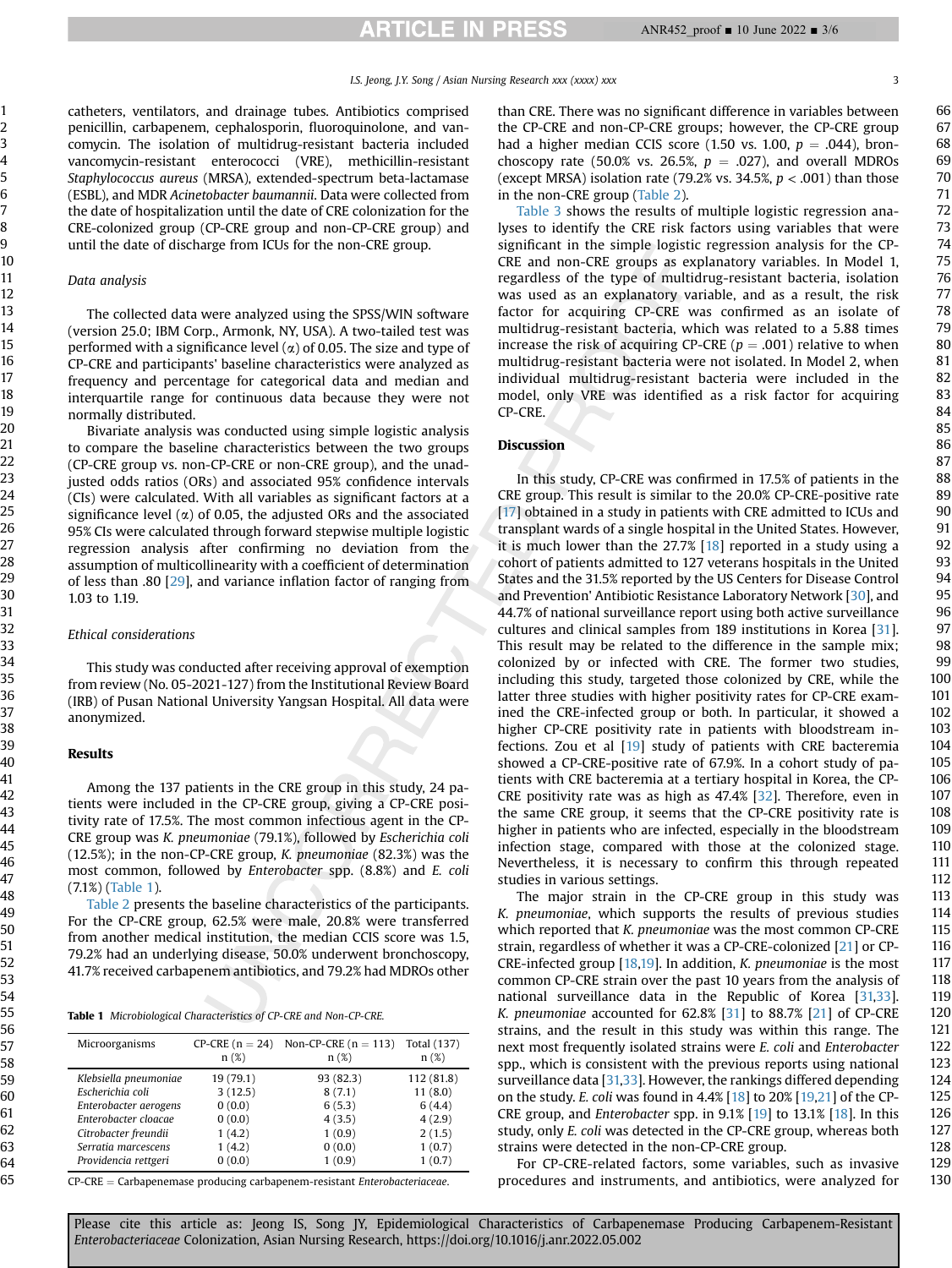4 I.S. Jeong, J.Y. Song / Asian Nursing Research xxx (xxxx) xxx

<span id="page-3-0"></span>Table 2 Comparison of Characteristics of Study Participants Among Three Groups.

| Variables                                 | $CP-CRE (n = 24)$       | Non-CP-CRE $(n = 113)$  | Non-CRE $(n = 113)$     | CP-CRE vs. Non-CP-CRE |             | CP-CRE vs. non-CRE   |             |  |
|-------------------------------------------|-------------------------|-------------------------|-------------------------|-----------------------|-------------|----------------------|-------------|--|
|                                           | $n$ (%) or median (IQR) | $n$ (%) or median (IQR) | $n$ (%) or median (IQR) | OR (95% CI)           | $p_{\perp}$ | OR (95% CI)          | $p_{\perp}$ |  |
| Demographic characteristics               |                         |                         |                         |                       |             |                      |             |  |
| Male sex                                  | 15(62.5)                | 76 (67.3)               | 67 (59.3)               | $0.81(0.33 - 2.03)$   | .654        | $1.14(0.46 - 2.84)$  | .771        |  |
| Age (years)                               | 56.5 $(24-69)$          | 59.0 $(26-67)$          | $60.0(28 - 74)$         | $1.00(0.98 - 1.02)$   | .951        | $1.00(0.98 - 1.01)$  | .646        |  |
| Clinical characteristics at ICU admission |                         |                         |                         |                       |             |                      |             |  |
| Transfer from LTCF                        | 4(16.7)                 | 7(6.2)                  | 7(6.2)                  | $0.73(0.25 - 2.12)$   | .561        | $0.88(0.30 - 2.59)$  | .817        |  |
| <b>APACHE II</b>                          | $19(12-27)$             | $21(16-25)$             | $16(12-22)$             | $0.97(0.91 - 1.03)$   | .289        | $1.06(1.00-1.14)$    | .069        |  |
| <b>CCIS</b>                               | $1.50(0-3)$             | $2.00(0-3)$             | $1.00(0-2)$             | $1.03(0.79 - 1.33)$   | .846        | $1.35(1.01 - 1.82)$  | .044        |  |
| Underlying disease                        |                         |                         |                         |                       |             |                      |             |  |
| <b>DM</b>                                 | 4(16.7)                 | 26(23.0)                | 23 (20.4)               | $0.67(0.21 - 2.13)$   | .497        | $0.78(0.24 - 2.51)$  | .681        |  |
| CHD                                       | 11(45.8)                | 44 (38.9)               | 56 (49.6)               | $1.33(0.55 - 3.22)$   | .532        | $0.86(0.36 - 2.08)$  | .740        |  |
| CRD                                       | 4(16.7)                 | 13(11.5)                | 7(6.2)                  | $1.54(0.46 - 5.21)$   | .489        | $3.03(0.81 - 11.31)$ | .099        |  |
| CLD                                       | 5(20.8)                 | 22(19.5)                | 18 (15.9)               | $1.09(0.37 - 3.24)$   | .879        | $1.39(0.46 - 4.20)$  | .561        |  |
| <b>CKD</b>                                | 1(4.2)                  | 11(9.7)                 | 7(6.2)                  | $0.40(0.05 - 3.28)$   | .396        | $0.66(0.08 - 5.61)$  | .702        |  |
| Cancer                                    | 4(16.7)                 | 19(16.8)                | 9(8.0)                  | $0.99(0.30 - 3.22)$   | .986        | $2.31(0.65 - 8.24)$  | .197        |  |
| Any disease                               | 19 (79.2)               | 82 (72.6)               | 80 (70.8)               | $1.44(0.49 - 4.18)$   | .506        | $1.57(0.54 - 4.55)$  | .408        |  |
| Clinical characteristics during ICU stay  |                         |                         |                         |                       |             |                      |             |  |
| Invasive procedures/device                |                         |                         |                         |                       |             |                      |             |  |
| Surgery                                   | 11(45.8)                | 52(46.0)                | 36(31.9)                | $0.99(0.41 - 2.40)$   | .987        | $1.81(0.74 - 4.43)$  | .194        |  |
| Transplantation                           | 4(16.7)                 | 18 (15.9)               | 13(11.5)                | $1.06(0.32 - 3.46)$   | .929        | $1.54(0.46 - 5.21)$  | .489        |  |
| Bronchoscopy                              | 12(50.0)                | 51(45.1)                | 30(26.5)                | $1.22(0.50 - 2.94)$   | .664        | $2.77(1.12 - 6.82)$  | .027        |  |
| Endoscopy                                 | 7(29.2)                 | 28 (24.8)               | 15(13.3)                | $1.25(0.47 - 3.33)$   | .655        | $2.69(0.96 - 7.57)$  | .061        |  |
| <b>CRRT</b>                               | 6(25.0)                 | 41 (36.3)               | 25(22.1)                | $0.59(0.22 - 1.59)$   | .294        | $1.17(0.42 - 3.27)$  | .760        |  |
| Urinary catheter                          | 23(95.8)                | 108(95.6)               | 105 (92.9)              | $1.07(0.12 - 9.55)$   | .955        | $1.75(0.21 - 14.71)$ | .605        |  |
| CVC                                       | 21(87.5)                | 106(93.8)               | 93(82.3)                | $0.46(0.11 - 1.93)$   | .291        | $1.51(0.41 - 5.54)$  | .538        |  |
| MV                                        | 19 (79.2)               | 98 (86.7)               | 71(62.8)                | $0.58(0.19 - 1.79)$   | .345        | $2.25(0.78 - 6.47)$  | .133        |  |
| Drainage tube                             | 14(58.3)                | 71 (62.8)               | 48 (42.5)               | $0.83(0.34 - 2.03)$   | .680        | $1.90(0.78 - 4.63)$  | .160        |  |
| Antibiotic treatment                      |                         |                         |                         |                       |             |                      |             |  |
| Penicillin                                | 18(75.0)                | 91(80.5)                | 67 (59.3)               | $0.73(0.26 - 2.04)$   | .543        | $2.06(0.76 - 5.58)$  | .156        |  |
| Carbapenem                                | 10(41.7)                | 61(54.0)                | 28 (24.8)               | $0.61(0.25 - 1.49)$   | .276        | $2.17(0.87 - 5.43)$  | .098        |  |
| Cephalosporin                             | 20(83.3)                | 84 (74.3)               | 80 (70.8)               | $1.73(0.55 - 5.47)$   | .354        | $2.06(0.66 - 6.50)$  | .216        |  |
| Fluoroquinolone                           | 17(70.8)                | 78 (69.0)               | 62 (54.9)               | $1.09(0.42 - 2.86)$   | .862        | $2.00(0.77 - 5.19)$  | .156        |  |
| Vancomycin                                | 9(37.5)                 | 52(46.0)                | 37 (32.7)               | $0.70(0.29 - 1.74)$   | .447        | $1.23(0.49 - 3.08)$  | .654        |  |
| MDROs carrier                             |                         |                         |                         |                       |             |                      |             |  |
| <b>VRE</b>                                | 14(58.3)                | 46 (40.7)               | 23(20.4)                | $2.04(0.83 - 4.99)$   | .118        | $5.48(2.16 - 13.91)$ | < .001      |  |
| <b>MRSA</b>                               | 2(8.3)                  | 20(17.7)                | 6(5.3)                  | $0.42(0.09 - 1.94)$   | .269        | $1.62(0.31 - 8.57)$  | .569        |  |
| <b>ESBL</b>                               | 7(29.2)                 | 46 (40.7)               | 13(11.5)                | $0.60(0.23 - 1.56)$   | .295        | $3.17(1.11 - 9.08)$  | .032        |  |
| MDR A. baumannii                          | 6(25.0)                 | 31(27.4)                | 10(8.8)                 | $0.88(0.32 - 2.43)$   | .807        | $3.43(1.11 - 10.62)$ | .032        |  |
| Any MDROs                                 | 19 (79.2)               | 93 (82.3)               | 39 (34.5)               | $0.82(0.27 - 2.45)$   | .718        | 7.21 (2.50-20.79)    | < .001      |  |

 $APACHE = Acute$  physiology and chronic health evaluation; CCIS = Charlson comorbidity index score; CHD = Chronic heart disease; CI = Confidence interval; CKD = Chronic kidney disease; CLD = Chronic liver disease; CP-CRE = Carbapenemase producing carbapenem-resistant Enterobacteriaceae; CRD = Chronic respiratory disease; = Carbapenem-resistant Enterobacteriaceae; CRRT = Continuous renal replacement therapy; CVC = Central venous catheter; d = days; DM = Diabetes mellitus;  $Dx = Discase$ ; ESBL = Extended spectrum beta-lactamase; IQR = Interquartile range; MDROs = Multidrug resistant organisms; MRSA = Methicillin resistant Staphylococcus aureus;  $OR = Odds$  ratio;  $VRE = Vancomycin$  resistant *Enterococci*.

<span id="page-3-1"></span>

|  | <b>Table 3</b> Multivariate Analysis of Risk Factors of CP-CRE: CP-CRE versus non-CRE. |  |  |  |  |  |  |  |  |  |  |
|--|----------------------------------------------------------------------------------------|--|--|--|--|--|--|--|--|--|--|
|--|----------------------------------------------------------------------------------------|--|--|--|--|--|--|--|--|--|--|

| Variables                  | B    | <b>SE</b> | OR (95% CI)          | p    | <b>VIF</b> |
|----------------------------|------|-----------|----------------------|------|------------|
| Model 1                    |      |           |                      |      |            |
| Charlson comorbidity index | 0.27 | 0.17      | $1.32(0.95 - 1.82)$  | .097 | 1.03       |
| score                      |      |           |                      |      |            |
| Any MDROs isolated         | 1.77 | 0.55      | $5.88(1.99 - 17.43)$ | .001 | 1.12       |
| Bronchoscopy               | 0.66 | 0.50      | $1.93(0.73 - 5.13)$  | .187 | 1.10       |
| Model 2                    |      |           |                      |      |            |
| Charlson comorbidity index | 0.19 | 0.17      | $1.21(0.86 - 1.70)$  | .280 | 1.11       |
| score                      |      |           |                      |      |            |
| Vancomycin resistant       | 1.37 | 0.51      | $3.92(1.44 - 10.70)$ | .008 | 1.15       |
| enterococci                |      |           |                      |      |            |
| Extended spectrum          | 0.76 | 0.61      | $2.14(0.65 - 6.99)$  | .210 | 1.05       |
| beta-lactamase             |      |           |                      |      |            |
| MDR A. baumannii           | 0.98 | 0.68      | $2.67(0.70 - 10.13)$ | .150 | 1.14       |
| Bronchoscopy               | 0.51 | 0.53      | $1.67(0.59 - 4.75)$  | .339 | 1.19       |

APACHE = Acute physiology and chronic health evaluation;  $CI =$  Confidence interval;  $HR = Hazard$  ratio;  $CP-CRE = Carbapenemase producing carbapenem$ resistant Enterobacteriaceae; CRE = Carbapenem-resistant Enterobacteriaceae;  $SE = Standard$  error:  $VIF = Variance$  inflation factor.

correlations with CP-CRE depending on whether they were used  $[19-21]$  $[19-21]$  $[19-21]$  $[19-21]$  $[19-21]$  or their period of use  $[18]$  $[18]$  $[18]$ . In this study, only the model including this category was used because there was a difference

in the data collection period between the CRE group and non-CRE group, which may distort the results. After confirming the factors related to CP-CRE, there were no distinct characteristics between the CP-CRE and non-CP-CRE groups. However, when compared with the non-CRE group, the isolation of MDROs except for CRE, particularly VRE, was confirmed as a major risk factor. A previous study showed that the presence of MDRO colonization within one year in patients admitted to acute-care hospitals from long-term care facilities is a risk factor for new MDRO colonization [[34](#page-5-23)]. However, it is difficult to find results suggesting that other types of MDRO are risk factors for CP-CRE. In a study conducted in Israel, other types of multidrug-resistant bacteria were associated with CP-CRE, but these were not identified as significant variables in the multiple logistic regression analysis  $[21]$ . Unlike other MDROs, VRE was derived as a risk factor for acquiring CRE. The reason may relate to the fact that the major reservoir of VRE and CRE is common in the lower gastrointestinal tract [\[35\]](#page-5-24). A healthy gastrointestinal microbiota can provide resistance to multi-drug resistant organisms such as VRE and CRE. However, antibiotic-mediated destruction of the intestinal microbiota and consequent loss of colonization resistance leads to antibiotic-resistant organisms' colonization and infection  $[11,36-38]$  $[11,36-38]$  $[11,36-38]$  $[11,36-38]$  $[11,36-38]$ .

95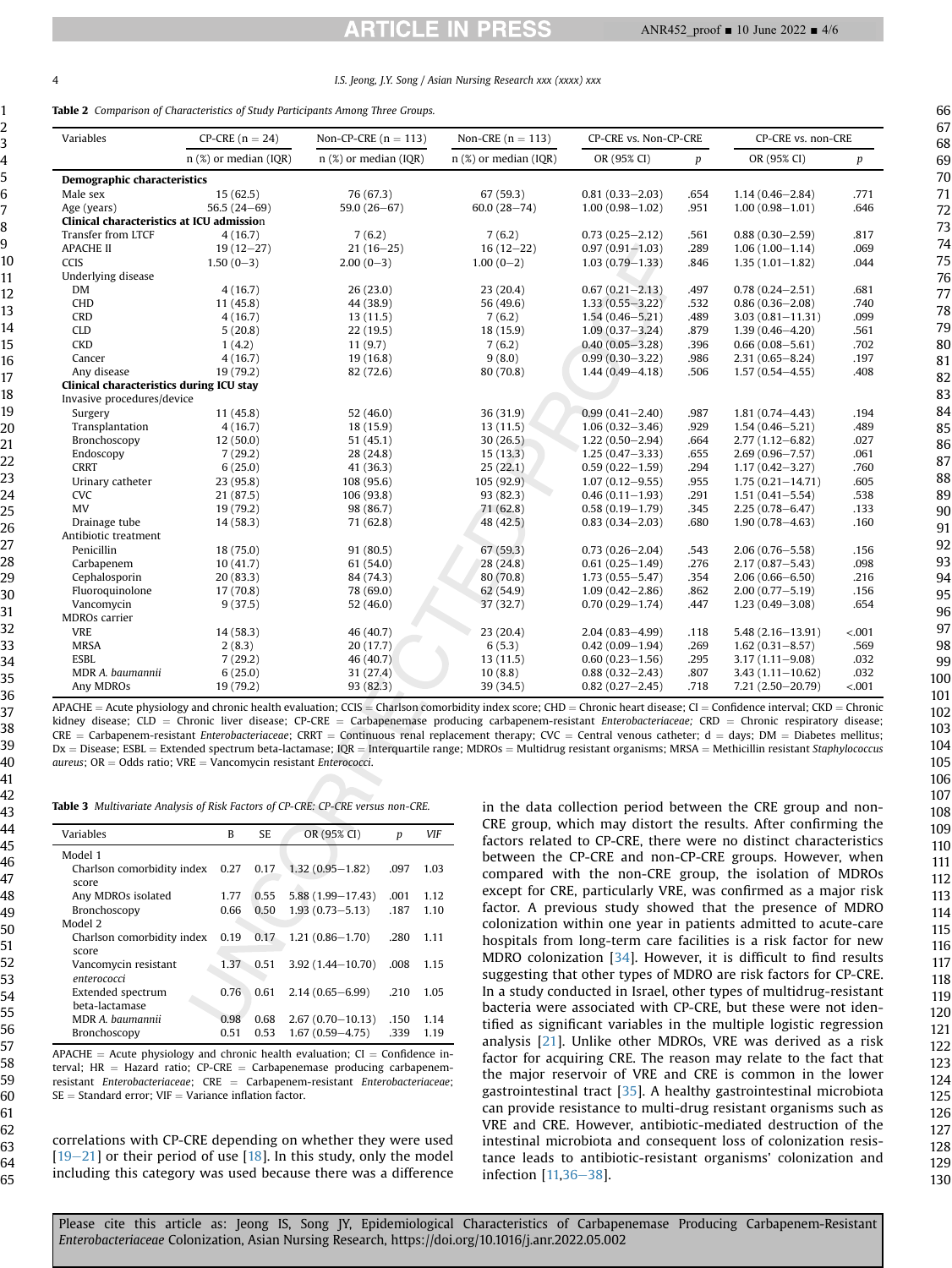**ARTICLE IN PRESS** 

I.S. Jeong, J.Y. Song / Asian Nursing Research xxx (xxxx) xxx 5

CCIS and bronchoscopy use were associated with CP-CRE in the univariate analysis but not with CP-CRE in multivariate analyses. The CCIS score of the CP-CRE group was higher than that of the non-CRE group in this study. In a study by Kassem et al [\[20](#page-5-9)] conducted in Israel, the CCIS score was significantly higher in the non-CP-CRE group than in the CP-CRE group, but multiple logistic regression analysis showed that CCIS was not related, which was consistent with the finding that it was not a risk factor for CP-CRE. CCIS is an index developed to predict the risk of death within one year of hospitalization based on the number of comorbidities and is often used to evaluate the prognosis or survival of patients [\[39\]](#page-5-26). Kassem et al [[20\]](#page-5-9) reported that as the CCIS score increased by 1 point, the in-hospital mortality rate increased by 1.09 times, indicating that CCIS reflects in-hospital mortality. The CCIS score has been reported to be related to increased mortality rates for the coronavirus disease in 2019 [[40](#page-5-27)]. Regarding the relationship between bronchoscopy and CRE infection, Mehta & Muscarella [[41\]](#page-5-28) reported suspected cases of CRE infection due to inappropriate reprocessing of bronchoscopy following literature review and Internet searches. In these cases, the risk of CRE transmission due to bronchoscopy is underestimated, emphasizing the interest of healthcare workers and the importance of appropriate reprocessing of bronchoscopies [\[41](#page-5-28)]. In this study, the statistical power of the use of bronchoscopy was only 42%; therefore, it was not confirmed as a factor related to CP-CRE. Repeated studies using a larger sample are required in the future.

# Clinical implications

As a result of this study, CP-CRE acquisition was found to occur frequently in patients admitted to the ICU. Factors that increase the risk of CP-CRE in patients with CRE were not identified, but the risk of CP-CRE increases when MDROs are isolated from patients without CRE. When a specific MDRO is identified in a patient, even though precautions such as contact isolation are applied, inappropriate or incomplete application of precaution or the patient's vulnerability to any kind of MDRO should be considered [[21](#page-5-10)]. If MDROs are isolated from a patient for any reason, such patients require treatment with more thorough adherence to CRE prevention and management guidelines. Our findings added the importance of prevention and control of CRE acquisition and spread in the ICUs, as CP-CRE is more easily transmitted between patients by using a mobile genetic element than non-CP-CRE [\[5](#page-4-6),[15](#page-5-4)]. In addition, with the advancement of personalized care, CP-CRE/non-CP-CRE/ non-CRE stratification can better guide the prevention and control of CP-CRE acquisition.

# Strengths and limitations

Management of CP-CRE through an understanding of the epidemiologic characteristics of CP-CRE is important to prevent the rapid transmission of CRE. In particular, when the CP-CRE test is difficult to perform or the patient refuses the test, the population at high risk of CP-CRE can be managed more effectively by identifying the characteristics that distinguish CP-CRE from non-CP-CRE or non-CRE. Given that studies on the epidemiologic characteristics of CP-CRE at home and abroad are very limited, the results of this study can improve understanding of the progression of CP-CRE among CRE-colonized patients or non-CRE patients admitted to ICUs.

However, careful interpretation of the results is required because of the following limitations. First, since this study is a secondary data analysis study using existing data, variables identified as CP-CRE-related factors in previous studies [\[20](#page-5-9)] but were not included in the primary data sources (for example, pressure ulcers and use of antibiotics prior to admission) were excluded from the explanatory variables. Second, data were collected from the date of hospitalization until the date of CRE colonization for the CRE colonized group (CP-CRE group, non-CP-CRE group) and until the date of discharge from the ICU for the non-CRE group, where differences in data collection time can influence the length of stay in the ICU. Therefore, the duration of ICU stay was not considered in this study. Consequently, while the length of stay in the ICU has been identified as a factor related to CP-CRE in previous studies [\[19](#page-5-8)], it was excluded as an explanatory variable in this study. Third, this study could not identify the factors related to the acquisition of CP-CRE among those with CRE colonization. This is thought to be because poor statistical power was expected when the sample size was calculated, and repeated studies using a larger sample are suggested in the future. Last, the primary data included ICU patients hospitalized in a single hospital, and the generalizability of the findings to other hospitals or settings may be limited.

# Conclusion

As a result of this study, approximately 2 out of 10 patients who were colonized by CRE after admission to the ICU had CP-CRE, and the most common causative strain was K. pneumoniae. The CP-CRE group did not have any characteristics distinguishing it from the non-CP-CRE group; however, the isolation rate of multidrugresistant bacteria, especially VRE, was higher than that in the non-CRE group. When multidrug-resistant bacteria are primarily isolated from hospitalized patients, strict adherence to CRE prevention and management guidelines is required to prevent the rapid spread of CRE between patients. In the case of patients with isolated VRE, it is recommended to conduct a screening test to confirm the presence of CP-CRE colonization and isolate carriers promptly, according to the results.  $q_{3,4}$ 

# References and the contract of the contract of the contract of the contract of the contract of the contract of the contract of the contract of the contract of the contract of the contract of the contract of the contract of

- <span id="page-4-0"></span>1. Korea Centers for Disease Control and Prevention (KCDC). Epidemic investigation report for imported CRE outbreak in Korea [Internet]. Osong: Author; 2013 [cited 2018 March 01]. Available from: [http://www.cdc.go.kr/CDC/](http://www.cdc.go.kr/CDC/contents/CdcKrContentLink.jsp?fid=31&cid=21361&ctype=6) [contents/CdcKrContentLink.jsp?](http://www.cdc.go.kr/CDC/contents/CdcKrContentLink.jsp?fid=31&cid=21361&ctype=6)fid=[31](http://www.cdc.go.kr/CDC/contents/CdcKrContentLink.jsp?fid=31&cid=21361&ctype=6)&[cid](http://www.cdc.go.kr/CDC/contents/CdcKrContentLink.jsp?fid=31&cid=21361&ctype=6)=[21361](http://www.cdc.go.kr/CDC/contents/CdcKrContentLink.jsp?fid=31&cid=21361&ctype=6)&[ctype](http://www.cdc.go.kr/CDC/contents/CdcKrContentLink.jsp?fid=31&cid=21361&ctype=6)=[6](http://www.cdc.go.kr/CDC/contents/CdcKrContentLink.jsp?fid=31&cid=21361&ctype=6)
- <span id="page-4-1"></span>2. Peleg AY, Hooper DC. Hospital-acquired infections due to gram-negative bacteria. N Engl J Med. 2010;362(19):1804-13. <https://doi.org/10.1056/NEJMra0904124>
- <span id="page-4-2"></span>3. Falagas ME, Lourida P, Poulikakos P, Rafailidis PI, Tansarli GS. Antibiotic treatment of infections due to carbapenem-resistant Enterobacteriaceae: systematic evaluation of the available evidence. Antimicrob Agents Chemother. 2014;58(2):654-63. <https://doi.org/10.1128/AAC.01222-13>
- 4. Tumbarello M, Trecarichi EM, De Rosa FG, Giannella M, Giacobbe DR, Bassetti M, et al. Infections caused by KPC-producing Klebsiella pneumoniae: differences in therapy and mortality in a multicentre study. J Antimicrob Chemother. 2015;70(7):2133-43. <https://doi.org/10.1093/jac/dkv086>
- <span id="page-4-6"></span>5. Tängdén T, Giske CG. Global dissemination of extensively drug-resistant carbapenemase-producing Enterobacteriaceae: clinical perspectives on detection, treatment and infection control. J Intern Med.  $2015;277(5):501-12$ . <https://doi.org/10.1111/joim.12342>
- 6. Borer A, Saidel-Odes L, Riesenberg K, Eskira S, Peled N, Nativ R, et al. Attributable mortality rate for carbapenem-resistant Klebsiella pneumoniae bacteremia. Infect Control Hosp Epidemiol. 2009;30(10):972-6. <https://doi.org/10.1086/605922>
- 7. Albiger B, Glasner C, Struelens MJ, Grundmann H, Monnet DL, European Survey of Carbapenemase-Producing Enterobacteriaceae (EuSCAPE) Working Group. Carbapenemase-producing Enterobacteriaceae in Europe: assessment by national experts from 38 countries, May 2015. Euro Surveill. 2015;20(45). <https://doi.org/10.2807/1560-7917.ES.2015.20.45.30062>
- <span id="page-4-3"></span>8. U.S. Department of Health and Human Service (DHHS), Centers for Disease Control and Prevention (CDC). Antibiotic resistance threats in the United States [Internet]. Atlanta (GA): DHHS, CDC; 2019. c2019. [revised 2019 Dec 1; cited 2021 Jan 1]. Available from: [https://www.cdc.gov/drugresistance/pdf/threats](https://www.cdc.gov/drugresistance/pdf/threats-report/2019-ar-threats-report-508.pdf)[report/2019-ar-threats-report-508.pdf.](https://www.cdc.gov/drugresistance/pdf/threats-report/2019-ar-threats-report-508.pdf) pp4, 16-17.
- <span id="page-4-4"></span>9. Korea Centers for Disease Control and Prevention (KCDC). Infectious diseases surveillance yearbook, 2020. Public health weekly report. Osong: KCDC; 2020. p24, 352.
- <span id="page-4-5"></span>10. Livorsi DJ, Chorazy ML, Schweizer ML, Balkenende EC, Blevins AE, Nair R, et al. A systematic review of the epidemiology of carbapenem-resistant

Please cite this article as: Jeong IS, Song JY, Epidemiological Characteristics of Carbapenemase Producing Carbapenem-Resistant Enterobacteriaceae Colonization, Asian Nursing Research, https://doi.org/10.1016/j.anr.2022.05.002

97 98 99

100 101 102

> 103 104